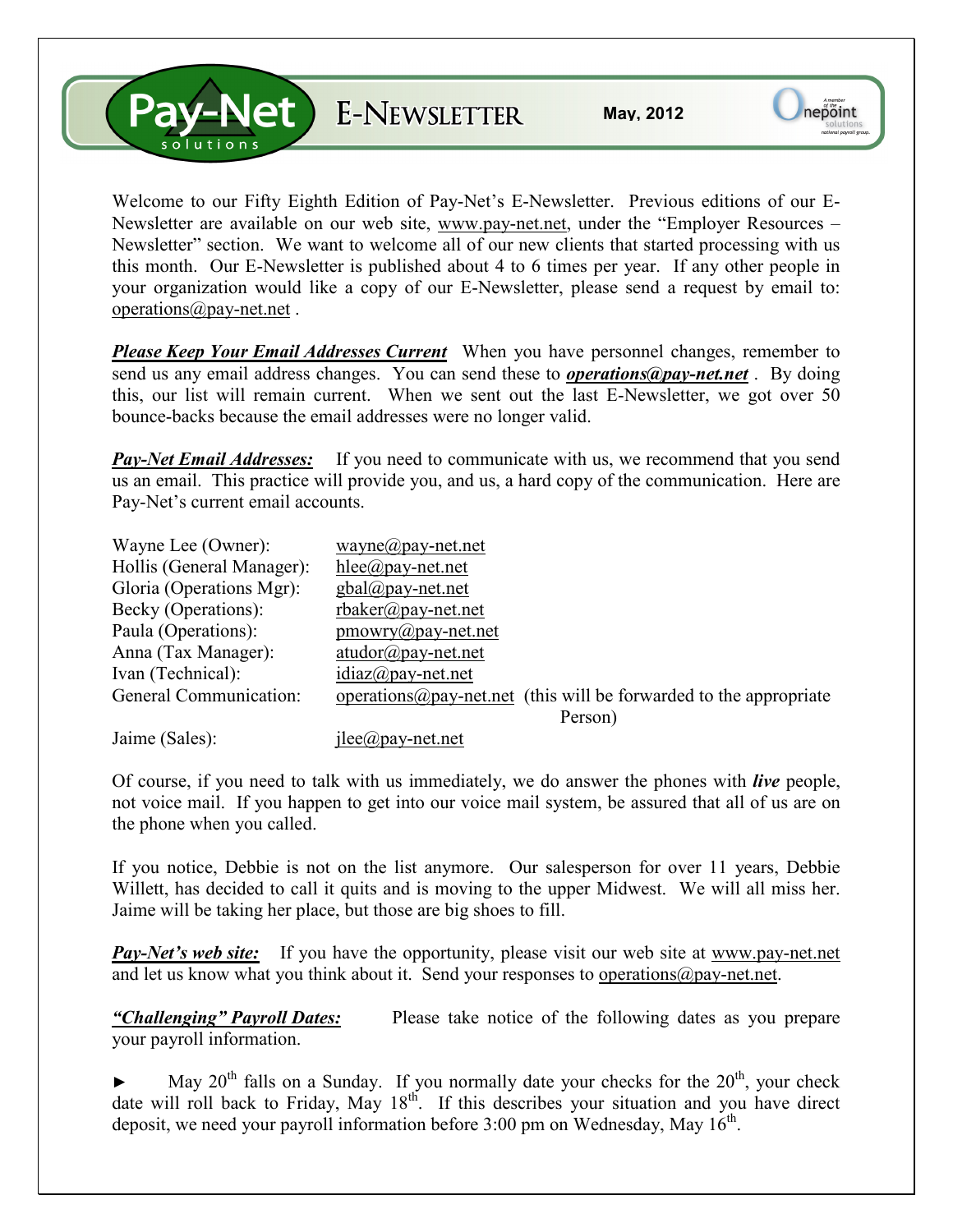## ► **Monday, May 28, 2012, is Memorial Day, a national holiday. Pay-Net will be closed that day. Please take this date into consideration as you prepare your payroll information.**

June  $5<sup>th</sup>$  falls on a Tuesday. If you normally date your checks on the  $5<sup>th</sup>$  and you have direct deposit, we need your payroll information before 3:00pm on Friday, June 1<sup>st</sup>.

The end of June and first of July fall on a weekend. If you normally date your checks for the end of a month or the first of a month, your check date will roll back to Friday, June 29, 2012. If this describes your situation and you have direct deposit, we need your payroll information before 3:00 pm on Wednesday, June 27, 2012.

► **June ends the Second Quarter of 2012. If you have any payroll adjustments that you want included in the Second Quarter reports, you must report these adjustments on, or before, Thursday, June 28th .**

► **The 4th of July is a national holiday, Independence Day, and it occurs on a Wednesday. Pay-Net will be closed that day. Please take this date into consideration as you prepare your payroll information.**

► **If you normally date your checks for the 4th, or Wednesday, your check date will roll back to July 3, 2012. If this describes your situation and you have direct deposit, we need your payroll information before 3:00pm on Friday, June 29, 2012.** 

**► If you normally date your checks for the 5th, Thursday or Friday, and you have direct deposit, you will need to run your payroll one day earlier than normal.** 

July  $15<sup>th</sup>$  falls on a Sunday. If you normally date your checks for the  $15<sup>th</sup>$ , your check date will roll back to Friday, the  $13<sup>th</sup>$ . If this describes your situation and you have direct deposit, we need your payroll information before 3:00pm on Wednesday, July11th.

July  $31<sup>st</sup>$  falls on a Tuesday. If you normally date your checks for the end of the month, and you have direct deposit, we will need your payroll information before 3:00pm on Friday, July 27, 2012.

*Holiday Schedule:* The following remaining holidays are scheduled for 2011 plus the 2012 holidays. The official "bank holidays" are marked with an "**\***"

- ► \* Monday, May 28, 2012 Memorial Day Pay-Net will be closed
- ► \* Wednesday, July 4, 2012 Independence Day Pay-Net will be closed
- ► \* Monday, September 3, 2012 Labor Day Pay-Net will be closed
- $*$  Monday, October 8, 2012 Columbus Day Pay-Net will be open
- ► \* Monday, November 12, 2012 Veteran's Day Pay-Net will be open
- ► \* Thursday, November 22, 2012 Thanksgiving Day Pay-Net will be closed ► Friday, November 23, 2012 – Day After Thanksgiving – Pay-Net will be closed
- ► \* Tuesday, December 25, 2012 Christmas Pay-Net will be closed
- ► \* Tuesday, January 1, 2013 New Year's Day Pay-Net will be closed

## *State and Federal Government Team Up to Combat Employee Misclassification:* As

many employers have been engaging in attempts to misclassify workers as independent contractors instead of employees, the Labor Department has teamed up with a number of states in an attempt to curb such misclassification, M. Patricia Smith, solicitor of labor, said Nov. 5 at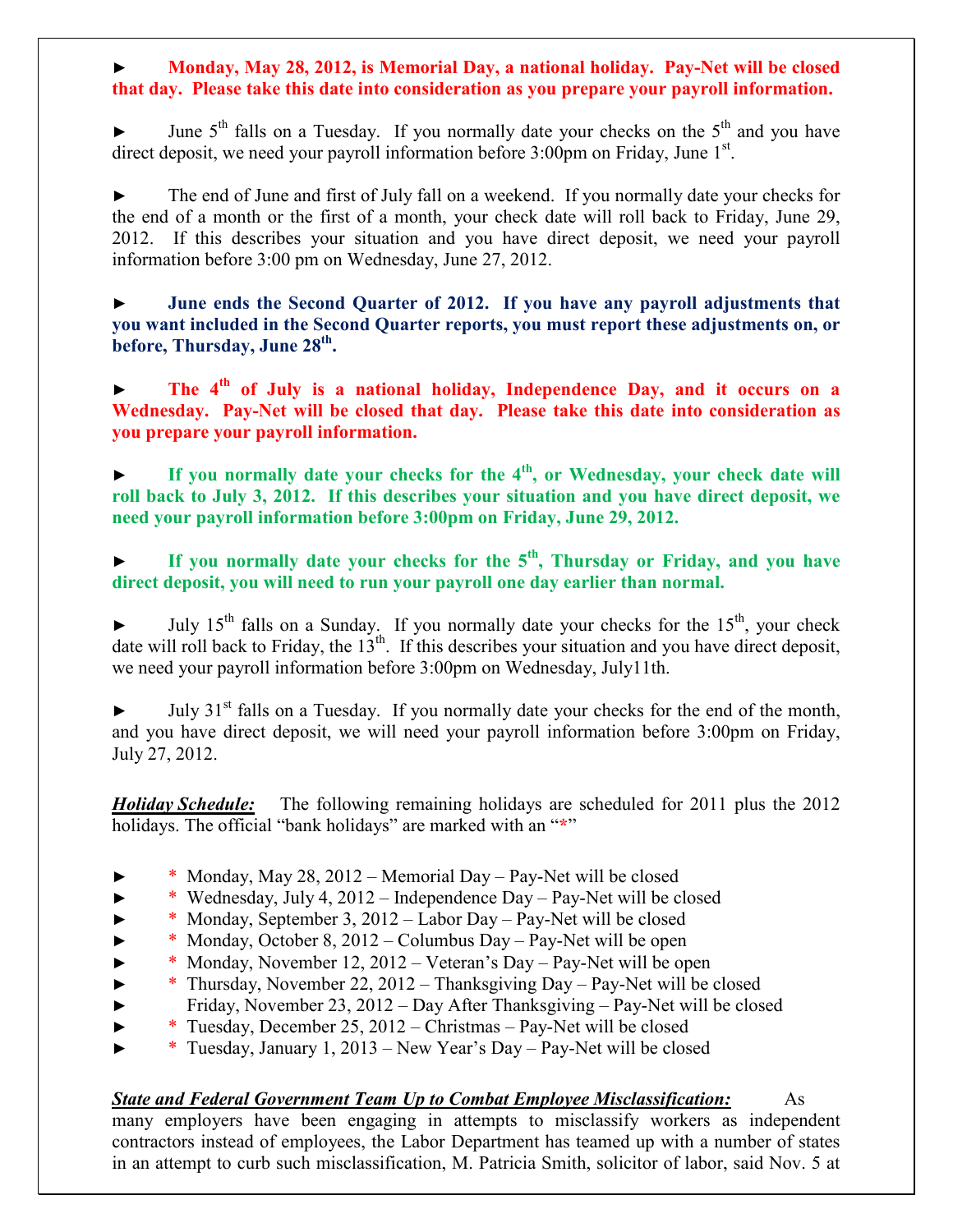the annual conference of the American Bar Association's Section of Labor and Employment Law. Labor officials have signed memorandums of understanding with the Internal Revenue Service and 11 states, she said.

States seeking to reduce misclassification have linked the efforts of multiple agencies, Smith said. When there is an investigation of an employer's potential legal violation, all the appropriate agencies devote attention to that employer to ensure that it comes into compliance with all workplace laws.

*IRS Issues FAQ's on Voluntary Classification Program:* The Internal Revenue Service released a list of frequently asked questions (clickable link) about its new voluntary classification settlement program.

The program, launched Sept. 21, allows taxpayers to voluntarily reclassify workers as employees for federal employment tax purposes and pay 10 percent of the amount of employment taxes calculated under the reduced rates of Section 3509(a) of the Internal Revenue Code.

Not all workers have to be reclassified as employees, and exempt organizations and government agencies are eligible for the program, IRS said.

Employers that wish to participate in the program must submit Form 8952. The form and instructions are available on the IRS website, www.irs.gov .

*News from the State of California:* The state has issued a couple of news announcements:

- (1) The EDD issued the Employment Determination Guide (DE38) to help business owners determine whether a worker is an employee or an independent contractor. Here is a clickable link to the DE38: http://www.edd.ca.gov/pdf\_pub\_ctr/de38.pdf
- (2) An initiative to combat Fair Labor Standards Act violations in the San Francisco area's restaurant industry was launched April 2, 2012, by the Federal Labor Department's Wage and Hour Division. Investigations conducted over a 5 year period found violations at 68% of the restaurants that resulted in more than \$2.1 million in minimum wage and overtime back wages owed to nearly 2,500 employees. Currently, the investigators are making unannounced visits to restaurants in the LA County area.
- (3) In a recent ruling, the California Supreme Court ruled that employer must still relieve employees of all duties during a designated meal period, but are not required to ensure that no work is conducted during the time to avoid penalty. State law grants employees who work more than 5 hours a day a 30 minute meal break. If the employee works less than 6 hours a day, the break period can be waived by mutual consent. Employees working more than 10 hours a day are entitled to a second 30 minute break, which can be waived by mutual consent when employees work up to 12 hours a day.

*Reports Portal Is Here:* **As previously announced, the Pay-Net Report Portal is now up and running with many clients actively using the portal. In fact, 150 clients received their quarter end reports via the Portal for First Quarter, 2012.** 

**What is the "portal"? The portal is a secure web site where clients can log in and retrieve various reports that have been placed there.** 

**Why is Pay-Net doing this? With today's internet security concerns, Pay-Net will be eliminating the practice of emailing reports to clients. While email is basically secure, it can still be breached by hackers and valuable company/employee data could be**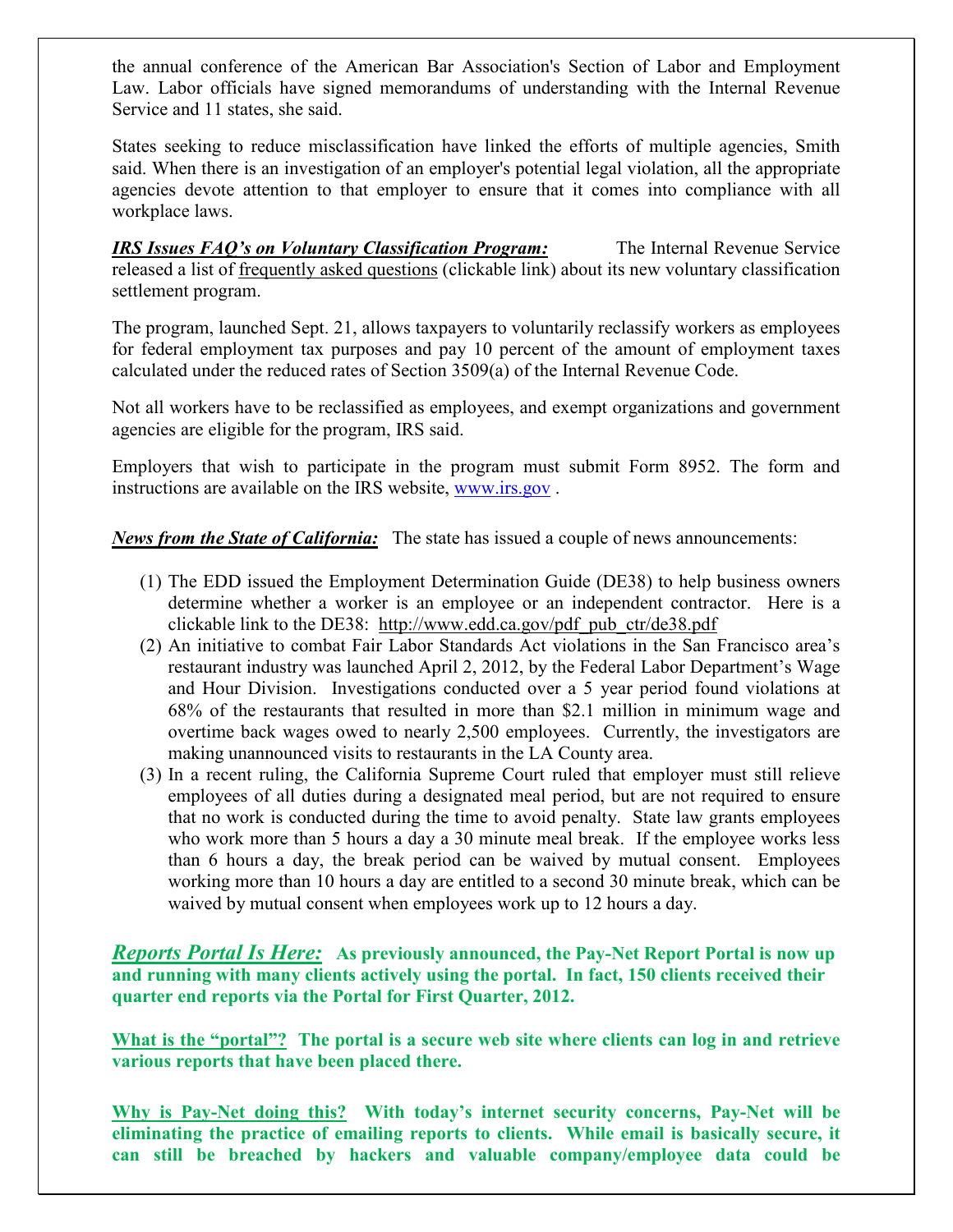**compromised. So, instead of emailing reports to clients, these reports will be run and placed into the Reports Portal. Our clients will log into the portal and download the reports.** 

**Is the Portal secure? The portal uses the most current SSL encoding to ensure security on the portal. The user will see the common https:// prompt for the portal. This security is identical to that security used by banks and financial institutions for their client account access.** 

**What is the time table? Pay-Net will start the roll out of the portal in February with the goal of having all clients on the portal by June 1st. If your company wants to be on the portal quickly, just send an email to operations@pay-net.net and we will get you setup.** 

*Self-Check Employment Service:* The US Citizenship and Immigration Services division of the Department of Homeland Security has recently opened a "Self Check" web site.

"Self-Check" is a voluntary, fast, free and simple service that allows you to check *your* personal employment eligibility in the United States. If any mismatches are found between the information you provide and your Department of Homeland Security or Social Security Administration records, Self-Check will inform you of how to correct those mismatches.

Just click on this link to go to the web site: Self Check website

*Health Care Status:* As I am sure that all of you are aware, the Health Care law is now in the hands of the Supreme Court, and we are all awaiting the decision.

*Craziest Idea from the IRS:* One of the craziest ideas to come out of the IRS occurred in January during a conference. The IRS wants to go to a "Real-Time Tax System". Basically, this means that when individuals file their personal income tax returns, the IRS computer system would immediately check the individual's reported earnings against the total wages in the system.

In order to achieve this goal, the IRS proposal would require earlier, or more frequent wage reporting. The proposal goes as far as to say that W2's should be filed the first couple of days in January!!

To implement this idea, the entire framework of the financial world would need to change including such items as reporting interest from banks, Third Party Sick Pay, financial statements from brokers, companies would need to report all payroll adjustments before the end of December, etc., etc. There are some 50 types of compensation that would have to be gathered and reported before the end of December.

This idea has been challenged by the NPRC, National Payroll Conference, as being somewhat impractical at this time and would require a lot of regulatory changes.